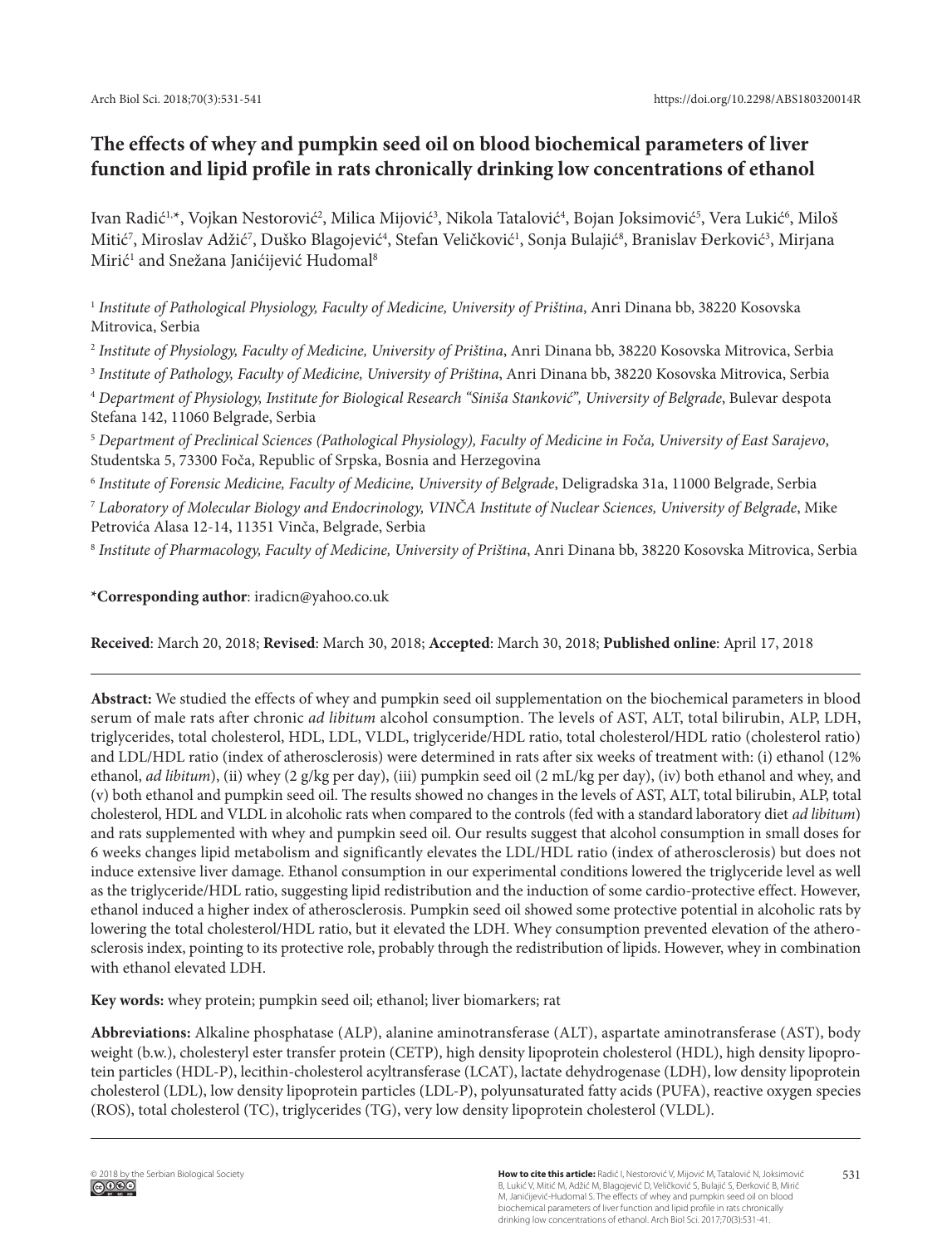## **INTRODUCTION**

Contemporary lifestyle imposes sedentary behavior and increased consumption of alcohol. Ethanol is contained in popular drinks and is the most abused substance that causes liver injury [1]. Ethanol induces hepatotoxicity directly or by its metabolites that involve ROS, acetaldehydes and the release of endotoxin from the gastrointestinal tract, inducing the immune response and the release of various cytokines and proinflammatory mediators from infiltrating leukocytes [2-6]. Ethanol can also induce hepatocyte hypoxia and oxidative stress induced by increased oxygen consumption during its metabolism [7]. Persistent oxidative stress causes fatty liver, which leads to inflammation, fibrosis and cirrhosis [8].

The effect of ethanol on the lipid status is known and laboratory analyses usually detect the increase of triglycerides in the blood. However, research has indicated that changes in lipids depend on the amount of consumed alcohol as well as on the duration of consumption. Alcohol acts on different metabolic pathways. Studies on the effect of alcohol on lipid metabolism have revealed alterations in gene expression that lead to the reduction of apoprotein B and stimulation of very low density lipoprotein (VLDL) cholesterol secretion. Acute alcohol intake can reduce the activity of lipoprotein lipase, or lipolysis of circulating chylomicrons and VLDL. In contrast, chronic ethanol consumption at low concentrations increases the activity of lipoprotein lipase, thus preventing hypertriglyceridemia, although low doses of ethanol are insufficient to affect the levels of "bad cholesterol", chylomicrons, low density lipoprotein (LDL) cholesterol and VLDL [9]. Usually, when the amount of alcohol intake is low, but if it is consumed daily, it takes time before analyses of blood biochemical parameters show any signs of liver toxicity. Therefore, in our experiment we exposed rats to daily intake of a 12% ethanol solution *ad libitum* with no access to water, in order to explore how lower doses of alcohol affect lipid metabolism and liver function. Moreover, it is important to obtain a time threshold for the potential treatment of chronic alcoholics.

It has been suggested that ingestion of different supplements can prevent liver injury induced by chronic alcohol intake. One of them is whey [10],

which has been suggested as a general liver protective mix. Whey is a popular dietetic product for reducing body weight and increasing muscle mass during body building exercises. It is derived from milk and has been studied as a functional food due to its biological constituents, such as lactoferrin, β-lactoglobulin, α-lactalbumin, glycomacropeptide, immunoglobulins, lactose, vitamins and minerals. Whey has the ability to act as an antihypertensive, antitumor, hypolipidemic, antiviral, antibacterial, and it has a general healing factor; its antioxidant properties have been described in recent years [11,12].

Pumpkin seed (*Cucurbita pepo* L.) oil, as a nutritional antioxidant, is a rich source of unsaturated fatty acids, antioxidants and fibers, and its antiatherogenic and hepatoprotective potential has been documented [13]. The high content of unsaturated fatty acids (especially linoleic and oleic acids), carotenoids, γ-aminobutyric acids, sterols, proteins, polysaccharides, polyphenols, phytosterols, vitamins A and E among other substances, qualifies pumpkin seed oil seed as a healthy supplement to human nutrition [14]. Previous studies have shown that both whey and pumpkin seed oil possess hepatoprotective effects [15,16]. Therefore, in the present study we investigated the effects of whey and pumpkin seed oil on serum biochemical parameters that describe body fat and liver functionality during chronic low-dose alcohol consumption: AST, ALT, total bilirubin, ALP, LDH, TG, TC, HDL, LDL, VLDL, and cardiovascular risk factors: the TG/HDL, TC/HDL (cholesterol ratio) and LDL/HDL (index of atherosclerosis) ratios.

### **MATERIALS AND METHODS**

### **Ethics Statement**

All animals were treated according to directive 2010/63/EU of the European Parliament on the protection of animals used for scientific purposes. This study was approved by the Ministry of Agriculture and Environmental Protection, the Veterinary Administration of the Republic of Serbia, Decision no.: 323-07-10690/2015-05, and by the ethical committee of development, regulatory affairs and quality division, Galenika a.d., Belgrade, Decision no. 4121/2015.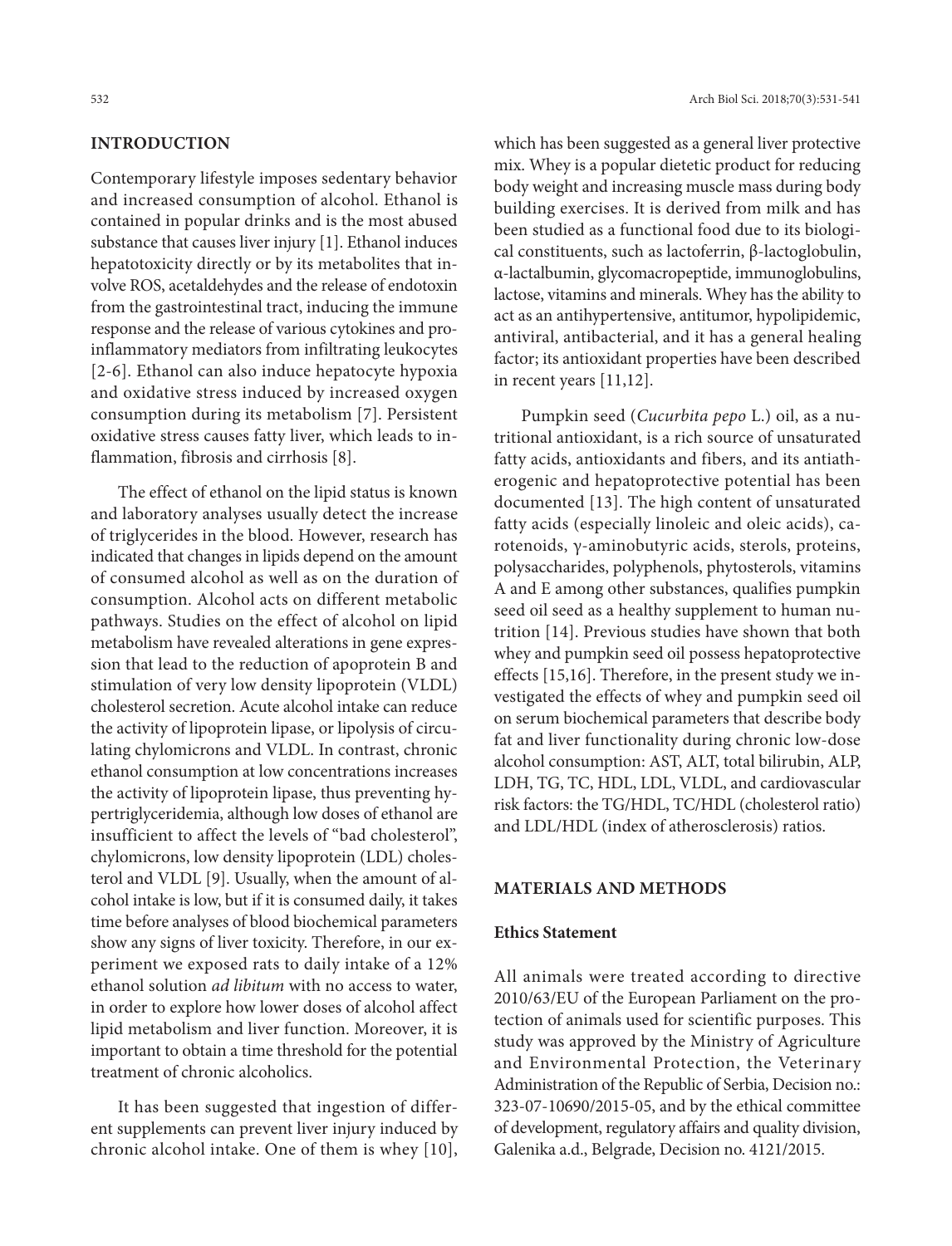## **Animals**

The study was conducted on mature male Wistar rats aged from 9 to 11 weeks and weighing 200-220 g. The animals were housed in standard cages with 3 animals per cage, at a constant room temperature (22±1°C) and circadian rhythm of 12 h day/night; they were fed *ad libitum* with standard food for laboratory animals (produced in the Veterinary Institute, Zemun).

#### **Experimental design**

The study included 36 male Wistar rats that were divided into 6 groups: (i) control – C (standard *ad libitum* access to food and tap water); (ii) ethanol – E (provided with 12% ethanol *ad libitum* for 42 days without any access to water); (iii) whey  $-$  W (supplemented with 2 g/kg per day during 42 days, standard *ad libitum* access to food and tap water); (iv) pumpkin seed oil – P (supplemented with 2 mL/kg per day for 42 days, standard *ad libitum* access to food and tap water); (v) ethanol and whey E+W (provided with 12% ethanol *ad libitum* for 42 days, without access to water, supplemented with 2 g/kg per day of whey for 42 days, standard *ad libitum* access to food); (vi) ethanol and pumpkin seed oil – E+P (provided with 12% ethanol *ad libitum* for 42 days, without access to water, 2 mL/kg per day of pumpkin seed oil for 42 days, standard *ad libitum* access to food).

The supplements, whey product and commercial oil derived from pumpkin seeds, were administered with a rat oral gavage tube daily, always at 9 a.m., for 6 weeks. Supplementation was based on the average daily intake of whey and pumpkin seed oil in a diet extrapolated to the daily intake of dry food from humans to rats through the "metabolic mass". The cow whey powder contained carbohydrates (61 g/100 g), proteins (11 g/100 g) and lipids (2 g/100 g). Whey powder was dissolved in 0.5 g/mL of distilled water. The total administered dose was 2 g/kg body weight (b.w.)/day for each animal (in 1 mL of the solution). Commercial oil derived from pumpkin seeds contained saturated fatty acids (19.4 g/100 mL), monounsaturated fatty acids (26.2 g/100 mL) and PUFA (46.3 g/100 mL).

After 6 weeks of treatment, all animals were killed by intraperitoneal administration of ketamine (Ket-

amidor 10% 10 mL RighterFaraAG) at a single dose of 0.224 mg/kg b.w., leading to immediate death. Blood samples for biochemical analysis were collected from the heart.

# **Measurement of water and food consumption and changes in body weight**

Every third day the volume of consumed water and the mass of consumed food were measured as the difference between delivered and remaining water and food in the cages. The changes in body weight were measured for each animal using a beam scale every week during the experiment.

#### **Estimation of biochemical parameters**

The serum was separated in the blood samples by centrifugation (3000 x g for 5 min). The concentration of ethanol in the blood was measured by gas chromatography with the headspace technique GC-FID [17]. Analysis of the biochemical parameters (AST, ALT, total bilirubin, ALP, LDH, triglycerides, total cholesterol, LDL, HDL) were performed on an automated analyzer (COBAS INTEGRA 400 plus, Roche Diagnostic GmbH, Mannheim, Germany), using commercial laboratory tests according to the provided instructions. The concentration of VLDL was calculated by subtracting the concentrations of HDL and LDL from total cholesterol concentration. Three cardiovascular risk factors were calculated: TG/HDL, TC/HDL (cholesterol ratio) and LDL/HDL (index of atherosclerosis) ratios.

#### **Statistical analysis**

Statistical analyses were performed according to the protocols described by Hinkle et al. [18]. Values for liquid and food consumption and b.w. are expressed as means. All other values are expressed as the mean±SEM. The concentrations of ethanol in the blood were compared using one-way ANOVA. Changes in b.w. were tested by three-way ANOVA on logarithmically transformed data (factors were time, i.e. weeks of consumption of ethanol, and supplements) and post hoc compared by Tukey's HSD test. The concentrations of blood biochemical parameters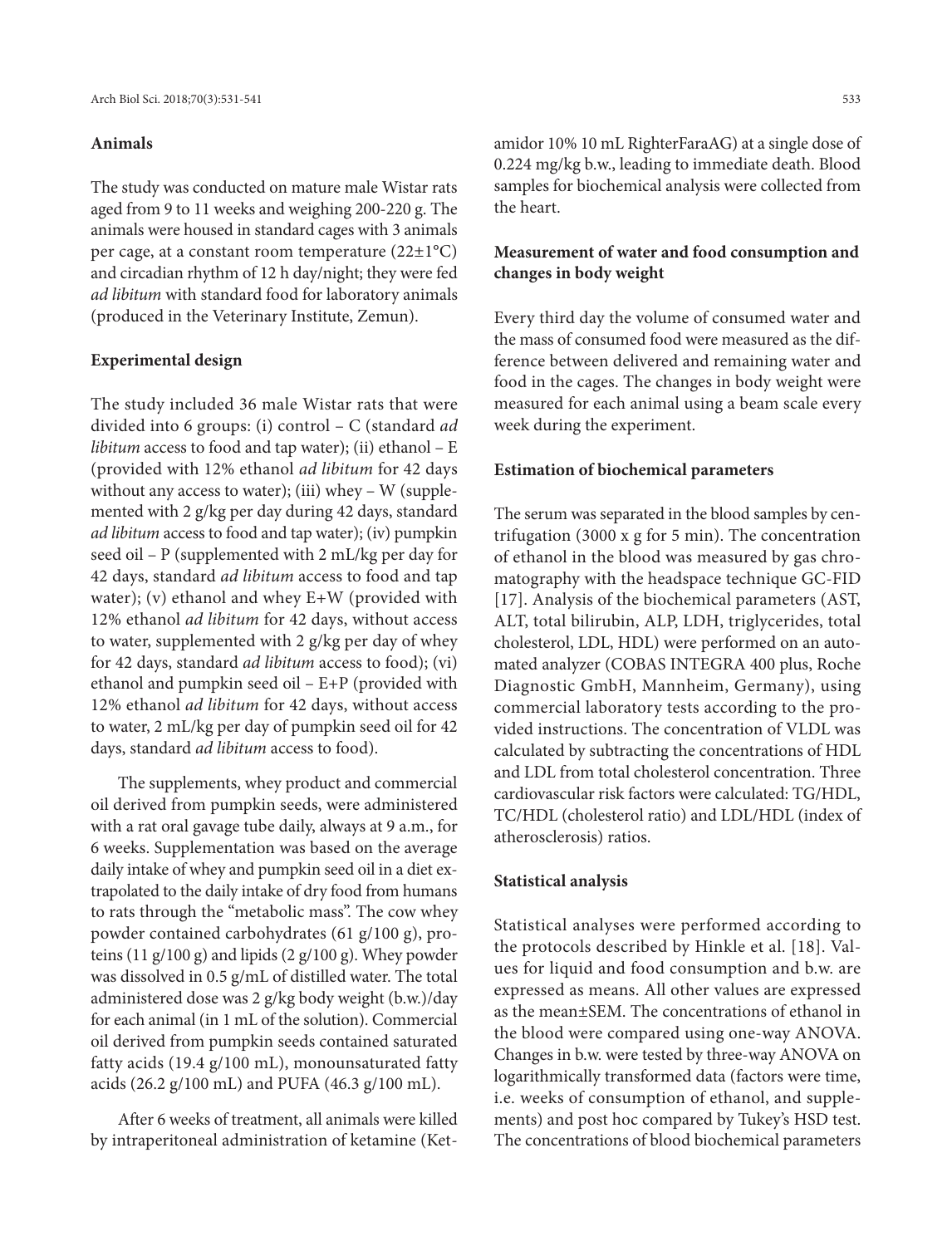were compared by two-way ANOVA (factors: ethanol consumption and supplementation) and post hoc compared by Tukey's HSD test. The level of statistical significance for all tests was p<0.05.

## **RESULTS**

## **Liquid consumption**

The consumption of liquid was almost uniform (90.52 mL/kg b.w./day on average) in all groups of animals except in the group treated with pumpkin seed oil (P) where the water consumption was higher than in all other groups (106.75 mL/kg b.w./day) (Fig. 1A).

## **Concentration of ethanol in the blood**

Chronic daily consumption of 12% ethanol *ad libitum* resulted in the presence of ethanol in the rats' blood. There was no difference in the ethanol content in the blood of rats that were provided ethanol daily with either pumpkin seed oil (E+P)  $(0.372 \pm 0.085 \text{ g/L})$  or whey (E+W)  $(0.331\pm0.060 \text{ g/L})$ , and was comparable to the ethanol (E) group (0.254±0.070g/L) (Fig. 1B).

#### **Food consumption**

The consumption of food was higher in the nonethanol groups (C, W, P; 95.47 g/kg b.w./day on average) compared to the ethanol groups (E, E+W and E+P; 67.82 g/kg b.w./day on average) (Fig. 1C).

# **Weight change of animals during the experiment**

The highest increase in b.w. was observed in the group of animals treated with pumpkin seed oil (amounting to 103.77% of the initial b.w.), followed by groups treated with ethanol (E) (89.73% of the initial b.w.), ethanol and whey (E+W) (80.82% of the initial b.w.) and ethanol and pumpkin seed oil (E+P) (76.16% of the initial b.w.) (Fig. 1D).





**Fig. 1.** Liquid and food consumption, concentration of ethanol in the blood and change in body weight during the treatment with whey, pumpkin seed oil and ethanol. **A** – Liquid consumption, expressed as the average consumption per animal during the first three weeks and during the second three weeks of the experiment. **B** – Concentration of ethanol in the blood at the end of the experiment. One-way ANOVA showed no significant differences between the groups. **C** – Food consumption, expressed as the average consumption per animal during the first three weeks and during the second three weeks of the experiment. **D** – Change in b.w. during 6 weeks of the experiment, expressed as the average b.w. for each week relative to the initial b.w. Differences between the groups were tested by three-way ANOVA (factors: time i.e. weeks (w), consumption of ethanol (e) and consumption of supplements (s);  $p<0.05$  was the lower limit, and post hoc tested by Tukey's HSD test. Three-way ANOVA showed a significant effect of all three factors: w – there was an increase in the average b.w. in every week; e – groups treated with ethanol exhibited a smaller increase in b.w. when compared to the groups that were not treated with the ethanol; s – groups treated with pumpkin seed oil displayed a greater increase in b.w. as compared to groups not treated with pumpkin seed oil; interaction of w and e – the non-ethanol groups exhibited a greater increase during the early phase of the experiment while the ethanolic groups exhibited a greater increase of b.w. during the later phase of the experiment; interaction of e and s – treatments with whey and pumpkin seed oil had the opposite effects on the increase in b.w. in ethanolic and non-ethanol groups, namely groups W and P displayed a greater increase in b.w. as compared to C, while groups E+W and E+P exhibited a smaller increase in b.w. as compared to E. Tukey's HSD test which showed that the group treated with pumpkin seed oil only (P) displayed the greater increase in b.w. when compared to all of the other groups. C – control group; W – group treated with whey; P – group treated with pumpkin seed oil; E – group treated with ethanol; E+W – group treated with ethanol and whey;  $E+P$  – group treated with ethanol and pumpkin seed oil. \*\*\*  $p<0.001$ .

# **The effect of whey and pumpkin seed oil on blood biochemical parameters of alcoholized rats**

Six weeks of treatment of rats with ethanol, whey and pumpkin seed oil did not lead to significant changes in AST, ALT, total bilirubin, ALP, total cholesterol, and VLDL levels between the groups (Figs. 2 and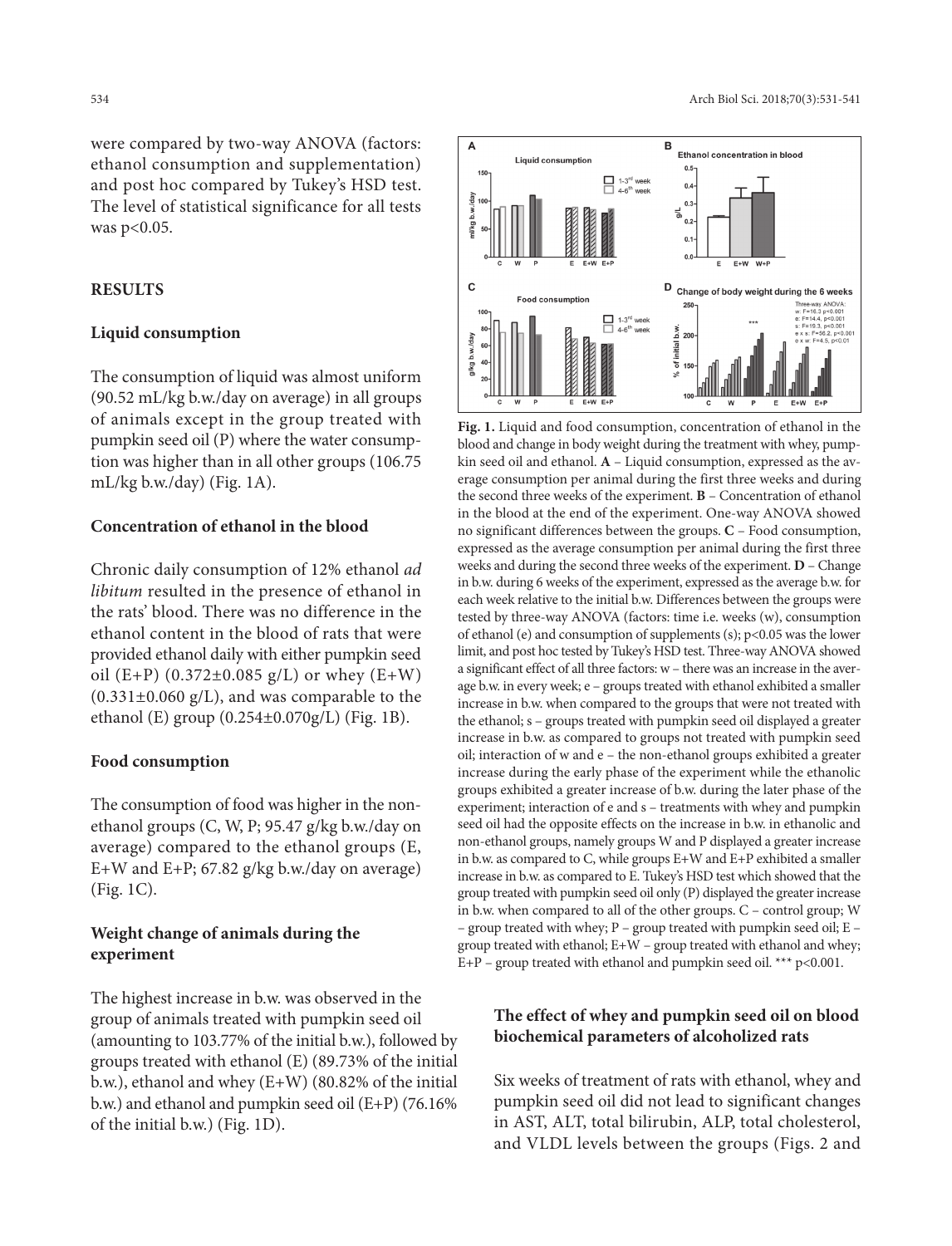

**Fig. 2.** Blood indicators of hepatic function: AST, ALT, total bilirubin, ALP and LDH after the six-week treatment with whey, pumpkin seed oil and ethanol. Differences between the groups were tested by Twoway ANOVA (factors: consumption of ethanol – e and consumption of supplements – s). Only significant ANOVA values are presented ( $p$ <0.05 was the lower limit). When ANOVA showed significant differences, Tukey's HSD post-hoc test was performed to show particular differences. Consumption of supplements and ethanol showed no significant effect on AST, ALT, total bilirubin and ALP levels. Two-way ANOVA showed that consumption of supplements did not have the same effect on the LDH level with and without ethanol (significant interaction of e and s, p<0.01). Tukey's HSD post-hoc test showed a significant difference between the groups W and P ( $p$ <0.05) and groups W and E+W ( $p$ <0.05). C – control group; W – group treated with whey; P – group treated with pumpkin seed oil; E – group treated with ethanol; E+W – group treated with ethanol and whey; E+P – group treated with ethanol and pumpkin seed oil. \* p<0.05.

3). Two-way ANOVA showed that consumption of supplements did not have the same effect on the LDH level with and without ethanol (significant interaction of the two factors,  $F=6.77$ ,  $p<0.01$ ) (Fig. 2). Tukey's HSD post-hoc test showed that there was a statistically significant increase (p<0.05) in LDH levels in the group supplemented with pumpkin seed oil (P) when compared to the group of animals supplemented with whey (W). LDH was also higher in the group supplemented with pumpkin seed oil as compared to the control group, but at the margin of statistical significance. A statistically significant increase ( $p$ <0.05) was recorded in the group of animals that both consumed ethanol and were supplemented with whey (E+W) as compared to the group of animals that consumed only ethanol (E).

The concentrations of triglycerides were lower in alcoholic rats (two-way ANOVA, ethanol consumption effect, F=6.92, p<0.05; Tukey's HSD post-hoc test showed no significant differences) irrespective of the supplementation (Fig. 3). On the other hand, consumption of alcohol led to a general increase in LDL (two-way ANOVA, ethanol consumption effect,  $F = 4.39$ ,  $p < 0.05$ ; Tukey's HSD post-hoc test showed no significant differences). Twoway ANOVA also showed that consumption of supplements did not have the same effect on the concentration of HDL with and without ethanol consumption (significant interaction of the two factors, F=4.06, p<0.05; Tukey's HSD post-hoc test showed no significant differences).

The TG/HDL ratio was lower in the alcoholized rats (two-way ANOVA, ethanol consumption effect, F=5.01, p<0.05; Tukey's HSD post-hoc test showed no significant differences) irrespective of the supplementation (Fig. 4). Two-way ANOVA also showed that consumption of supplements did not have the same effect on the TC/HDL ratio with and without ethanol (significant interaction of the two factors, F=4.00, p<0.01). Tukey's HSD post-hoc test showed that there was a significant decrease (p<0.05) in the TC/HDL ratio in the group treated with ethanol and pumpkin seed oil (E+P) when compared to the group treated with ethanol only (E). The LDL/HDL ratio was higher in the alcoholized rats (two-way ANOVA, ethanol consumption effect,  $F=5.60$ ,  $p<0.05$ ), irrespective of the supplementation. Two-way ANOVA

also showed that consumption of supplements did not have the same effect on the LDL/HDL ratio in rats with and without ethanol (significant interaction of the two factors, F=6.40, p<0.01). Tukey's HSD post-hoc test showed that there was a significant increase  $(p<0.05)$ in the LDL/HDL ratio in the groups treated with ethanol (E) and ethanol and pumpkin seed oil (E+P) as compared to the control (C).

#### **DISCUSSION**

There are no randomized clinical studies that can provide an answer as to whether the supplementation of whey and pumpkin seed oil affects serum biomarkers of liver function, but in clinical practice it is often suggested that whey and herbal supplements can induce changes of the biochemical parameters that point to their effects on the liver in different diseases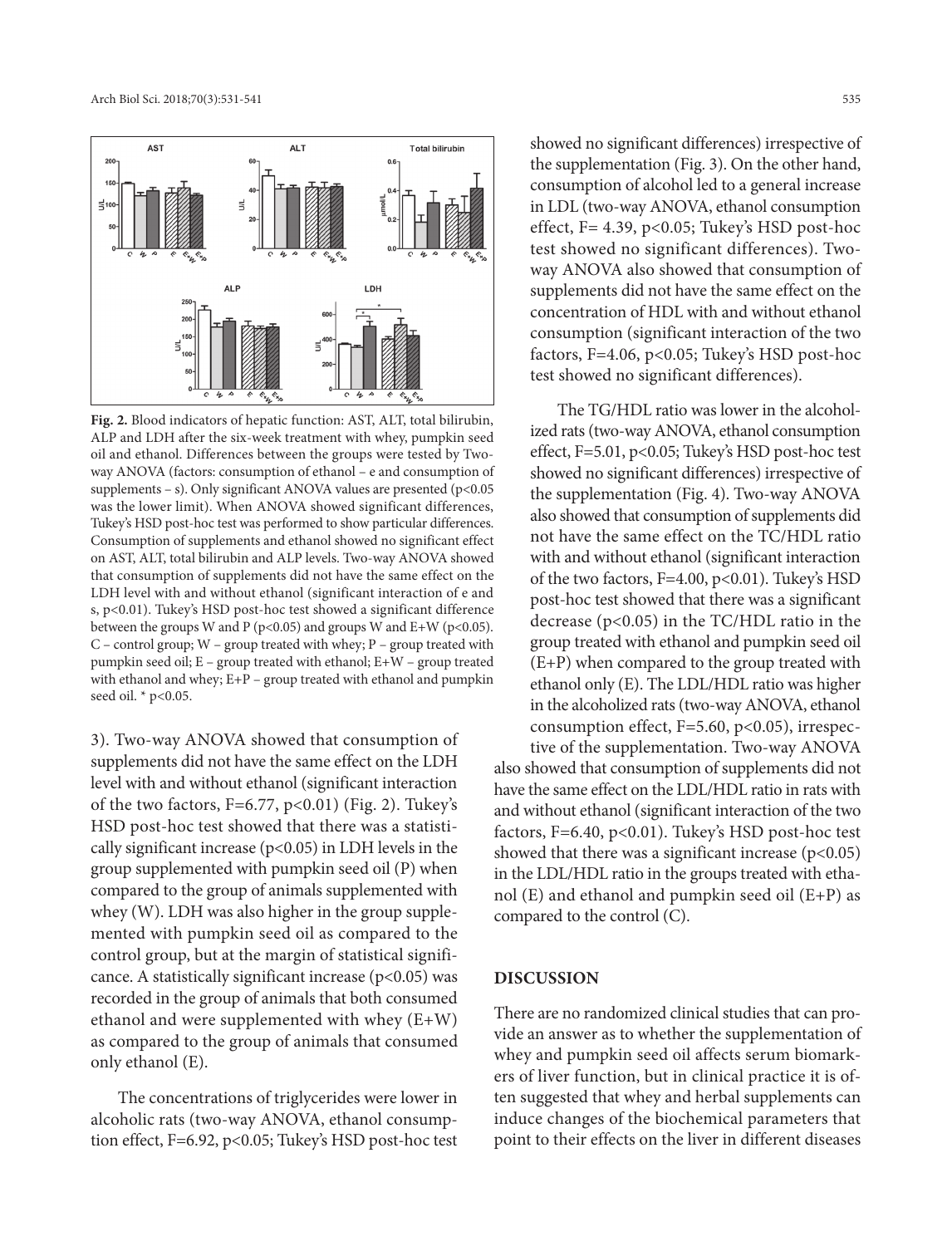

**Fig. 3.** Lipid profile determined after the six-week treatment with whey, pumpkin seed oil and ethanol. The levels of: triglycerides, total cholesterol, HDL, LDL and VLDL are shown. Differences between the groups were tested by two-way ANOVA (factors: consumption of ethanol – e and consumption of supplements – s). Only significant ANOVA values are presented (p<0.05 was the lower limit). When ANOVA showed significant differences, Tukey's HSD post-hoc test was performed to show specific differences. Consumption of supplements showed no significant effect on the level of any of these lipids/lipoproteins, while consumption of ethanol had a significant effect on the level of triglycerides and LDL. Ethanol in general decreased the level of  $TGs$  ( $p<0.05$ ) and increased the level of LDL (p<0.05). Two-way ANOVA also shows that consumption of supplements did not have the same effect on the HDL level with and without ethanol (significant interaction of e and s,  $p$ <0.05).  $C$  – control group; W – group treated with whey; P – group treated with pumpkin seed oil; E – group treated with ethanol; E+W – group treated with ethanol and whey; E+P – group treated with ethanol and pumpkin seed oil. \* p<0.05.

[10]. Here we studied the effects of whey and pumpkin seed oil supplementation on rats that chronically consumed low ethanol doses *ad libitum* daily for 6 weeks. Our study showed that daily ingestion of the studied supplements did not change the level of consumption of ethanol (estimated by the total liquid intake) or its concentration in the blood. Ethanol consumption decreased food intake and led to elevated body weight. Pumpkin seed oil treatment itself also elevated body weight, suggesting that it changed the metabolic profile of the rats.

Blood aminotransferase concentrations represent an important marker of chronic exposure to ethanol. Studies in the human population have shown the increase in plasma aminotransferases and body weight after chronic alcohol intake [19-21]. Liangpunsakul et al. [21] pointed to the insignificance of tests that determine the levels of aminotransferases if the intake

of alcohol is less than or about two drinks per day. The consumption of alcohol higher than the indicated amount leads to an increase in aminotransferase activities. Our results confirm this. Estimation of ethanol intake showed that the daily alcohol intake is comparatively low and that AST and ALT did not exhibit significant changes after 6 weeks of consumption. On the other hand, there are data that show that acute exposure to alcohol, irrespective of the dose, does not lead to significant changes in the activity of aminotransferases in rats [22]. However, chronic exposure to alcohol increases the level of ALT in plasma, without changing the level of AST [23]. Previous research has shown that 35% alcohol treatment led to an increase in aminotransferases [24,25]. However, consumption of 12% alcohol *ad libitum* (0.254 g/L) during six weeks in our study did not cause a significant increase in these biochemical parameters, suggesting either that the total consumed amount of alcohol or its concentration were low. Supplementation with whey and pumpkin seed oil did not change the levels of AST and ALT in either the alcoholized or control rats.

Furthermore, the total bilirubin levels were not changed, suggesting that liver damage did not progress. Bilirubin metabolism depends on the activity of microsomal UDP-glucuronyl transferase, which is important for its conjugation, as well as the availability of UDP-glucuronic acid and its precursor, UDP-glucose [26]. Studies have shown that chronic consumption of ethanol leads to an increase in UDP-glucuronyl transferase activity [27,28]. The formation of the glucuronide conjugate depends on the continuous production of UDP-glucuronic acid and can be inhibited by increasing the ratio of NADH/NAD+ during the oxidation of ethanol [29]. In our study, total bilirubin was not elevated after chronic ethanol consumption and the reduction in UDP-glucuronic acid production during ethanol oxidation can explain this finding.

The alkaline phosphatase level did not change in the different groups of animals. The effects of chronic ethanol consumption on serum and hepatic ALP levels have been the subject of controversy [30]. Although most studies showed increased levels of ALP [31,32], some researchers did not detect an increase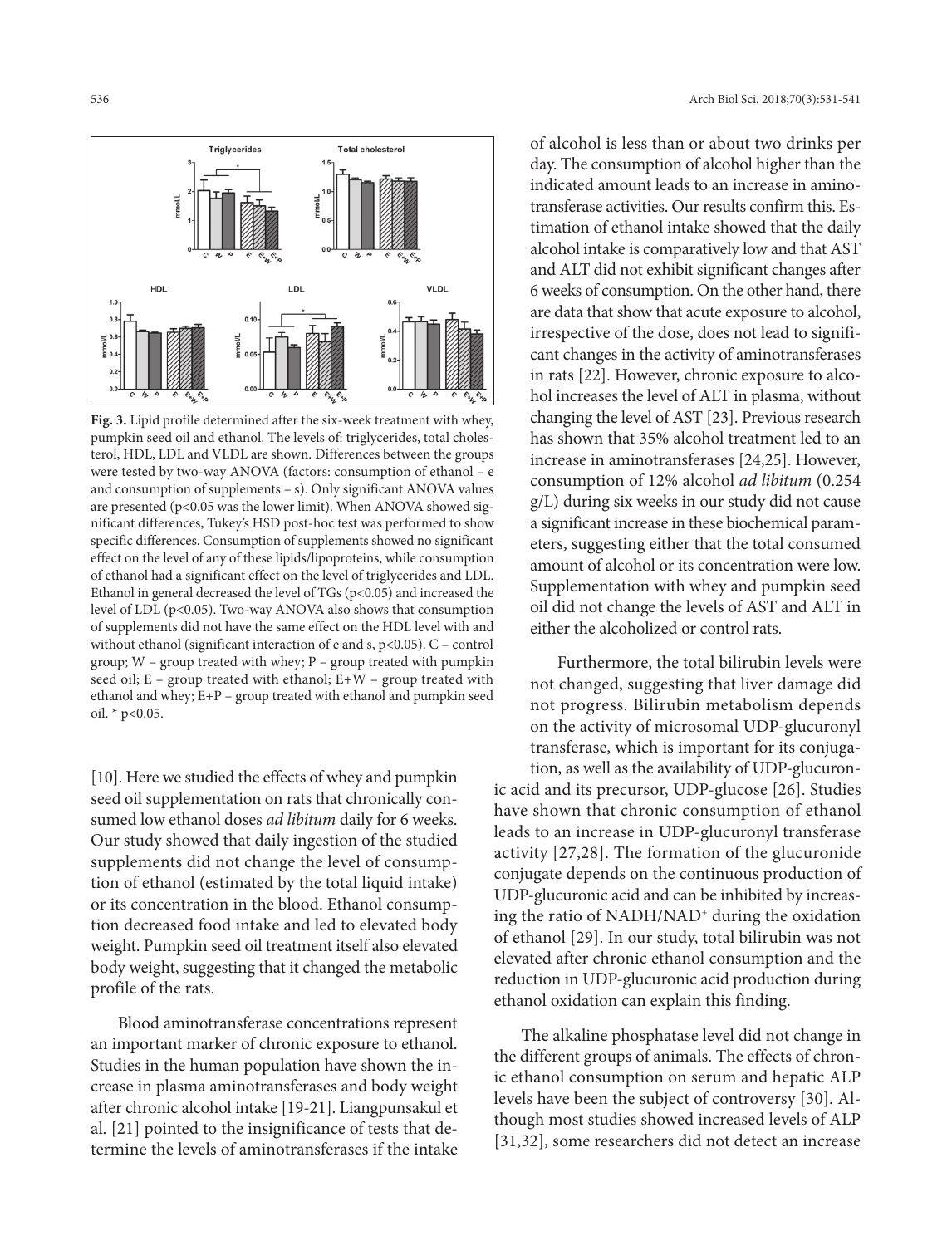

**Fig. 4.** Cardiovascular risk factors: TG/HDL ratio, TC/HDL ratio (cholesterol ratio) and LDL/HDL ratio (index of atherosclerosis) after the six-week treatment with whey, pumpkin seed oil and ethanol. Differences between the groups were tested by two-way ANOVA (factors: consumption of ethanol – e and consumption of supplements – s). Only significant ANOVA values are presented  $(p<0.05$  was the lower limit). When ANOVA showed significant differences, Tukey's HSD post-hoc test was performed to show particular differences. Consumption of supplements showed no significant effect on any of these three ratios, while consumption of ethanol had a significant effect on the TG/HDL and LDL/HDL ratios. Ethanol decreased the TG/HDL ratio (p<0.05) and increased the LDL/HDL ratio (p<0.05). Two-way ANOVA also showed that consumption of supplements did not have the same effect on the TC/HDL and LDL/HDL ratios with and without ethanol (significant interaction of e and s, p<0.01 for both TC/HDL and LDL/LDH ratios). Tukey's HSD post-hoc test showed a significant difference between the groups E and E+P ( $p$ <0.05) for TC/HDL ratio and significant difference between groups C and E and groups C and E+P (p<0.05 both) for LDL/ HDL ratio.  $C$  – control group;  $W$  – group treated with whey;  $P$  – group treated with pumpkin seed oil; E – group treated with ethanol; E+W – group treated with ethanol and whey; E+P – group treated with ethanol and pumpkin seed oil. \* p<0.05.

in ALP concentration [33]. Our results also suggest that the alcohol consumption in our study was insufficient to change ALP and hence liver metabolism to a significant extent.

Pumpkin seed oil intake elevated the concentration of LDH and suppressed the increase induced by ethanol consumption. On the other hand, whey supplementation along with alcohol consumption elevated LDH levels. This points to the different potential of these supplements. Elevation of LDH caused by pumpkin seed oil suggest caution in its recommendation, but further parallel consumption of ethanol and supplementation with pumpkin seed oil had no effect on the already established LDH level. On the other hand, supplementation with whey had no effect on the LDH level, but parallel consumption of alcohol and whey supplementation maintained a healthy liver, estimated by the LDH level.

Supplementation of ethanol consumption with whey and the intake of pumpkin seed oil alone led to a significant increase in LDH. Some authors have found that LDH-1, LDH-2 and LDH-3 activities were increased in rats treated with a high percentage of starch, and it was suggested that the disruption of the nutritional status can lead to an increase in this enzyme [34]. LDH is an enzyme with a role in the conversion of lactate to pyruvate. This reaction requires NADH. The mechanism by which whey in combination with ethanol and pumpkin seed oil alone increases the activity of this enzyme could be through a disturbance of the NAD/NADH ratio during their metabolism, and a consequent increase in the activity of this enzyme. It was found that whey protein supplements that precede exercise can lead to an elevation of LDH [35].

Total cholesterol levels were not different among the groups. Preliminary studies [36] in human population have shown that alcohol does not lead to an increase in total cholesterol, which was also confirmed in our study. Whey and pumpkin seed oil supplementation had no effects on the cholesterol levels. However, ethanol consumption decreased triglyceride and the TG/ HDL ratio, sensitive markers of the lipid profile used for detecting coronary disease in humans. There is a growing number of studies pointing

to the fact that drinking small amounts of alcohol is associated with a fall in triglycerides in the blood [37]. These paradoxical effects of the interaction of alcohol and triglycerides are brought into conjunction with alcohol concentrations and changes in genetic factors [38].

On the other hand, ethanol elevated LDL levels, thus changing the lipid metabolic profile. The index of atherosclerosis was also statistically higher in the alcoholic groups compared to non-alcoholic rats; however, whey supplementation suppressed this elevation. This suggests a protective effect of whey on atherosclerosis development during alcohol ingestion. The TC/HDL ratio in the alcoholic groups was lowest in the ethanol group supplemented with pumpkin seed oil, which can be considered as a protective. Our study showed that supplementation with whey and pumpkin seed oil modified the lipid metabolic profile in the specific lipid metabolic pathway and exerted protection in a different way. Moreover, some of the active pumpkin seed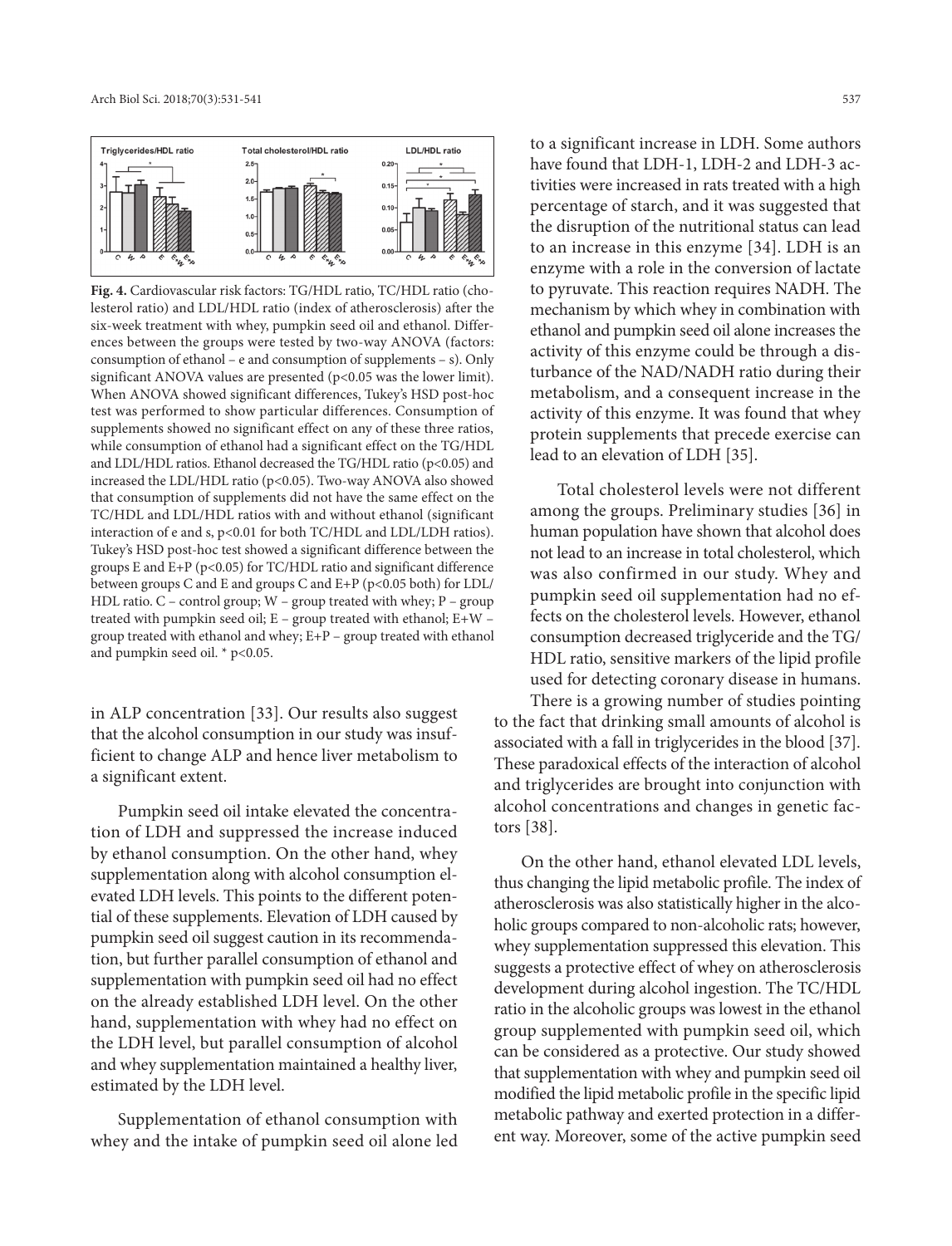oil ingredients, such as antioxidants, can by themselves be protective at the metabolic cellular levels. Ingestion of ingredients with different PUFA concentrations change the lipid profiles attributed to arachidonic acid synthesis and thus change the active lipid profile [39- 41]. Studies have shown that the effect of whey at the triglyceride level is not expressed in people with a low body mass index [10] after intensive exercise [35].

Although studies [42,43] have revealed the cardioprotective effect of ethanol in the human population by increasing HDL cholesterol after chronic alcohol consumption, in our research, ethanol did not change the HDL cholesterol level. The reason for this result may be the decrease in the activity of the lecithincholesterol acyltransferase (LCAT) enzyme due to ethanol exposure [44]. The mechanisms by which alcohol use could alter lipoprotein distribution can be multifactorial. It was found [45,46] that alcohol intake is associated with lower cholesteryl ester transfer protein (CETP) activity, but the same results are not presented in other studies [47,48]. TaqIB, a variant of CETP that leads to lower CETP activity, influences the levels of HDL particles (HDL-P) and LDL particles (LDL-P), such as increases in large HDL-P and a shift from smaller to larger LDL-P [49]. The greatest increase in large HDL-P with alcohol intake was reported in a reference study [50], with a smaller increase in medium-sized HDL-P. Some investigators [51] have found that higher levels of small particle HDL-P are directly associated with higher risk of coronary heart disease, in contrast to the effect of larger HDL-P [52]. Since previous studies [53] noted a decrease in HDL cholesterol level in a diet with high amounts of carbohydrates in alcoholics, it seems that certain nutritional components of whey and pumpkin can be the reason for the absence of change in HDL cholesterol levels [54]. A meta-analysis study [10] showed that whey supplementation did not change the HDL-cholesterol level.

The levels of VLDL cholesterol in our experiment did not exhibit changes between the examined groups of animals. A study in humans [50] showed that during ethanol exposure, the levels of VLDL cholesterol change in a stepwise manner depending on the amount of consumed alcoholic beverages. In this study, increased consumption of alcohol tends to decrease the levels of VLDL cholesterol that can be a consequence

of the alcohol-induced stimulation of lipoprotein lipase [55]. This suggests that ethanol consumption in our experiment was low, as in other studies. Studies have shown an increase in LDL cholesterol in chronic alcohol consumption [56]. Our results revealed that chronic consumption of alcohol elevated LDL levels. Supplementation with whey and pumpkin seed oil did not prevent LDL level elevation, but whey had a protective impact on the atherosclerosis index.

Consumption of ethanol leads to an increase in the availability of fatty acids in the liver, and therefore there is an increased likelihood of their storage in the liver, as well as increased release through lipoprotein. The endoplasmic reticulum is a site where lipid esterification and lipoprotein production take place. It is possible that the ethanol-induced proliferation of the smooth endoplasmic reticulum plays an important role in increasing the capacity of the liver to produce lipoproteins [57,58]. Studies [59,60] have shown that the combinations of certain food supplements and ethanol lead to the development of alcoholic liver disease. This is demonstrated by the combination of ethanol and corn oil rich in linoleic acid [59]. It was also reported that increased intake of PUFA in combination with alcohol promotes oxidative stress. However, our results have shown that pumpkin seed oil with alcohol changes lipid metabolism, but the reason for the increase in this class of lipoproteins is alcohol consumption. Pumpkin seed oil together with ethanol lowered the TC/HDL ratio, suggesting a protective effect that was obtained by subtle changes in lipid metabolism.

Taken together, our results showed that chronic daily consumption of alcohol produced changes in the liver lipid metabolic profile that led to decreased TG and increased the level of LDL and atherogenic risk. However, changes in biochemical parameters do not reveal significant liver damage, but LDH levels provide evidence that subtle pathohistological changes occurred in the liver, which were expressed in changed biochemical parameters. Furthermore, supplementation with pumpkin seed oil changed metabolism itself, suggesting that concomitant use of different supplements has to take into consideration the individual metabolic pathways. Supplementation with whey along the consumption of alcohol increased LDH levels and provided a protective effect on the athero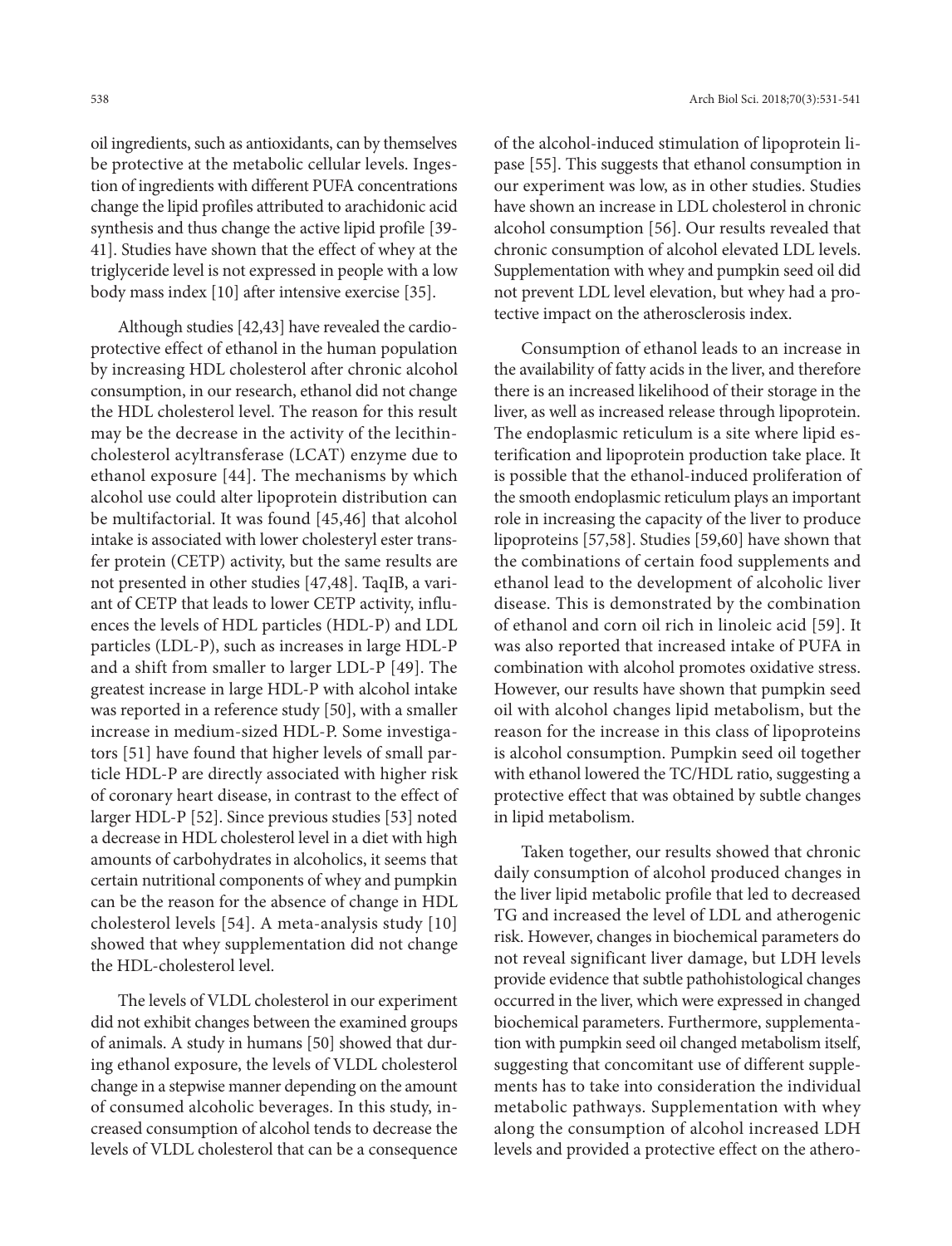sclerosis index. However, additional histopathological and biochemical aspects need to be investigated in order to provide a clearer picture of the prophylactic properties of whey and pumpkin seed oil supplementation on chronic ethanol damage.

### **CONCLUSIONS**

Our study shows that daily consumption of whey and pumpkin seed oil had no effect on the ethanol-mediated increase in LDL and decrease in triglycerides. However, the supplements had some protective effects on the lipid status, the atherosclerosis index and on general health risk factors. Pumpkin seed oil intake itself changed the lipid metabolic profile of treated rats. However, pumpkin seed oil and whey with ethanol led to an elevation in LDH, suggesting potentially harmful effects.

**Acknowledgments:** The authors would like to acknowledge the professional assistance and support from the Community Health Centre "Medicus Universalis", Kruševac, Serbia, and the Vivarium of the Center for Biomedical Testing, Institute for Research and Development Galenika a.d., Belgrade, Serbia.

**Author contributions:** Snežana Janićijević Hudomal, Mirjana Mirić and Milica Mijović conceptualized and refined the research idea and created the research design; Ivan Radić, Stefan Veličković, Sonja Bulajić, Branislav Djerković, Miloš Mitić, Miroslav Adžić and Snežana Janićijević Hudomal performed the literature search; Bojan Joksimović and Duško Blagojević selected the statistical tests; Ivan Radić, Vojkan Nestorović, Vera Lukić and Nikola Tatalović collected and prepared the data; Bojan Joksimović, Nikola Tatalović and Duško Blagojević performed the statistical analyses; Ivan Radić, Stefan Veličković, Sonja Bulajić, Branislav Đerković and Miloš Mitić wrote the first draft of the manuscript; Miroslav Adžić, Duško Blagojević and Snežana Janićijević Hudomal wrote the second draft of the manuscript; Stefan Veličković and Nikola Tatalović edited the manuscript.

**Funding:** This work was funded by the Ministry of Education, Science and Technological Development, Republic of Serbia, Grant Nos. 173014 and III41029.

**Conflict of interest disclosure:** The authors declare that there is no conflict of interests.

#### **REFERENCES**

1. Pari L. KarthiKesan K. Protective role of caffeic acid against alcohol-induced biochemical changes in rats. Fundam Clin Pharmacol. 2007;21(4):355-61.

- 2. Dandona P, Aljada A, Bandyopadhyay A. Inflammation: the link between insulin resistance, obesity and diabetes. Trends Immunol. 2004;25(1):4-7.
- 3. Thiele G, Freeman T, Klassen L. Immunologic Mechanisms of Alcoholic Liver Injury. Semin Liver Dis. 2004;24(3):273-87.
- 4. Albano E. Alcohol, oxidative stress and free radical damage. Proc Nutr Soc. 2006;65(3):278-90.
- 5. Dey A, Cederbaum AI. Alcohol and oxidative liver injury. Hepatology. 2006;43(2):63-74.
- 6. Das KS, Vasudevan MD. Effect of ethanol on liver antioxidant defense systems: A dose dependent study. Indian J Clin Biochem. 2005;20(1):80-4.
- 7. Tang Y, Banan A, Forsyth BC, Fields ZJ, Lau KC, Zhang JL, Keshavarzian A. Effect of alcohol on miR-212 exspression in intestinal epithelial cells and its potential role in alcoholic liver disease. Alcohol Clin Exp Res. 2008;32(2):355-64.
- 8. Gyamfi AM, Wan YY. Pathogenesis of alcoholic liver disease: the role of nuclear receptors. Exp Biol Med. 2010;235(5):547-60.
- 9. Klop B, do Rego AT, Cabezas MC. Alcohol and plasma triglycerides. Curr Opin Lipidol. 2013;24(4):321-6.
- 10. Zhang JW, Tong X, Wan Z, Wang Y, Qin LQ, Szeto IM. Effect of whey protein on blood lipid profiles: a metaanalysis of randomized controlled trials. Eur J Clin Nutr. 2016;70(8):879-85.
- 11. Gad AS, Khadrawy YA, El-Nekeety AA, Mohamed SR, Hassan NS, Abdel-Wahhab MA. Antioxidant activity and hepatoprotective effects of whey protein and Spirulina in rats. Nutrition. 2011;27(5):582-9.
- 12. Ilyas UK, Katare DP, Aeri V. Comparative evaluation of standardized alcoholic, hydroalcoholic, and aqueous extracts of Phyllanthus maderaspatensis Linn. against galactosamineinduced hepatopathy in albino rats. Pharmacogn Mag. 2015;11(42):277-82.
- 13. Eraslan G, Kanbur M, Aslan Ö, Karabacak M. The antioxidant effects of pumpkin seed oil on subacute aflatoxin poisoning in mice. Environ Toxicol. 2013;28(12):681-8.
- 14. Vetriselvan S, Rajamanikkam V, Devi Subasini P, Arun G. Comparative evaluation of hepatoprotective activity of andrographis paniculata and silymarin in ethanol induced hepatotoxicity in albino wistar rats. Pharm Lett. 2010;2(6):52-9.
- 15. Zhao Z, Pan D, Wu Z, Sun Y, Guo Y, Zeng X. Antialcoholic liver activity of whey fermented by Lactobacillus casei isolated from koumiss. J Dairy Sci. 2014;97(7):4062-71.
- 16. Abou Seif H. Ameliorative effect of pumpkin oil (Cucurbita pepo L.) against alcohol-induced hepatotoxicity and oxidative stress in albino rats. Beni-Suef Univ J Basic Appl. 2014;3(3):178-85.
- 17. Kaya S, Karakus A, Mergen G, Dural E, Aliyev V, Yalçin S, Söylemezoglu T, Kayaalti Z. Simultaneous Headspace-GC– FID Analysis for Methanol and Ethanol in Blood, Saliva, and Urine: Validation of Method and Comparison of Specimens. LC GC. 2010;28(7):540-3.
- 18. Hinkle ED, Wiersma W, Jurs GS. Applied Statistics for Behavioral Sciences, 5<sup>th</sup> ed. Boston, MA, USA: Houghton Mifflin Company; 2002.
- 19. Whitfield JB, Zhu G, Heath AC, Powell LW, Martin NG. Effects of alcohol consumption on indices of iron stores and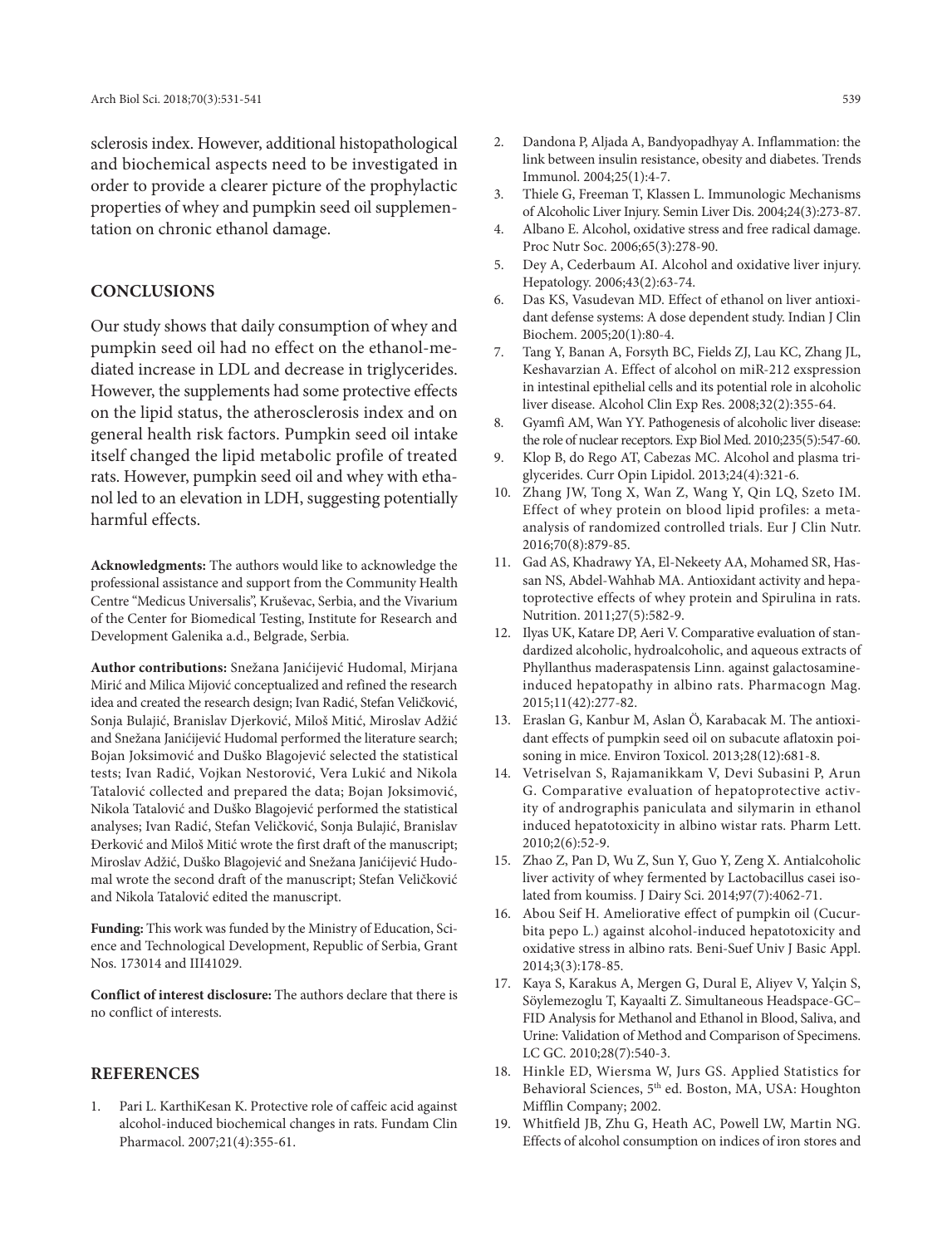of iron stores on alcohol intake markers. Alcohol Clin Exp Res. 2001;25(7):1037-45.

- 20. Alatalo PI, Koivisto HM, Hietala JP, Puukka KS, Bloigu R, Niemela OJ. Effect of moderate alcohol cosumption on liver enzymes increases with increasing body mass index. Am J Clin Nutr. 2008;88(4):1097-103.
- 21. Liangpunsakul S, Qi R, Crabb DW, Witzmann F. Relationship Between Alcohol Drinking and Aspartate Aminotransferase: Alanine Aminotransferase (AST:ALT) Ratio, Mean Corpuscular Volume (MCV), Gamma-Glutamyl Transpeptidase (GGT), and Apolipoprotein A1 and B in the U.S. Population. J Stud Alcohol Drugs. 2010;71(2):249-52.
- 22. Li YM, Chen SH, Yu CH, Zhang Y, Xu GY. Effect of acute alcoholism on hepatic enzymes and oxidation/antioxidation in rats. Hepatobiliary Pancreat Dis Int. 2004;3(2):241-4.
- 23. Hakucho A, Liu J, Horiguchi N, Liu X, Fujimiya T. The effects of chronic alcohol exposure on progression of liver injury in spontaneously hypertensive rats; preliminary study. Nihon Arukoru Yakubutsu Igakkai Zasshi. 2013;48(3):216-22.
- 24. Bourogaa E, Nciri R, Mezghani-Jarraya R, Racaud-Sultan C, Damak M, El Feki A. Antioxidant activity and hepatoprotective potential of Hammada scoparia against ethanol-induced liver injury in rats. J Physiol Biochem. 2013;69(2):227-37.
- 25. Kasdallah-Grissa A, Nakbi A, Koubaa N, El-Fazaâ S, Gharbi N, Kamoun A, Hammami, M. Dietary virgin olive oil protects against lipid peroxidation and improves antioxidant status in the liver of rats chronically exposed to ethanol. Nutr Res. 2008;28(7):472-9.
- 26. Sato C, Hasumura Y, Takeuchi J. Interaction of Ethanol with Drugs and Xenobiotics. In: Seitz HK, Kommerell B, editors. Alcohol Related Diseases in Gastroenterology. Berlin, Heidelberg New York, Tokyo: Springer Verlag; 1985. p. 172-84.
- 27. Ideo G, De Franchis R, Del Ninno E, Cocucci C, Dioguardi N. Increase of some rat liver microsomal enzymes as a consequence of prolonged alcohol intake: comparison with the effect of phenobarbitone. Enzyme. 1971;12(4):473-80.
- 28. Yost GS, Finley BL. Ethanol as an inducer of UDPglucuronyltransferase:a comparison with phenobarbital and 3-methylcholanthrene induction in rabbit hepatic microsomes. Biochem Biophys Res Commun. 1983;111(1):219-23.
- 29. Lieber CS. Ethanol metabolism and pathophysiology of alcoholic liver disease. In: Seitz HK, Kommerell B, editors. Alcohol related diseases in gastroenterology. Berlin, Heidelberg, New York, Tokyo: Springer Verlag; 1985. p. 10-47.
- 30. Yamada S, Mak KM, Lieber CS. Chronic Ethanol Consumption Alters Rat Liver Plasma Membranes and Potentiates Release of Alkaline Phosphatase. Gastroenterology. 1985;88(6):1799-806.
- 31. Evans WH. Preparation of plasma membranes from certain tissues and cell lines. In: Evans WH, editor. Preparation and characterisation of mammalian plasma membranes. Part I. Amsterdam: Elsevier/North Holland Biomedical; 1978. p. 177-83.
- 32. Horner F, Kellen JA, Kingston E, Maharaj N, Malkin A. Dynamic changes of serum gamma-glutamyl transferase in chronic alcoholism. Enzyme. 1979;24(4):217-23.
- 33. Nishimura M, Teschke R. Effect of chronic alcohol consumption on the activities of liver plasma membrane enzymes:

gamma-glutamyltransferase, alkaline phosphatase and 5'-nucleotidase. Biochem Pharmacol. 1982;31(3):377-81.

- 34. Markert CL. Izozymes II physiological funtions. New York: Academic press INC; 1975.
- 35. Chen WC, Huang WC, Chiu CC, Chang YK, Huang CC. Whey Protein Improves Exercise Performance and Biochemical Profiles in Trained Mice. Med Sci Sports Exerc. 2014;46(8):1517-24.
- 36. Brien S, Ronksley P, Turner B, Mukamal K, Ghali W. Effect of alcohol consumption on biological markers associated with risk of coronary heart disease: systematic review and metaanalysis of interventional studies. Br Med J. 2011;342:d636.
- 37. Tolstrup JS, Gronbaek M, Nordestgaard BG. Alcohol intake, myocardial infarction, biochemical risk factors, and alcohol dehydrogenase genotypes. Circ Cardiovasc Genet. 2009;2(5):507-14.
- 38. Kuusisto S, Peltola T, Laitinen M, Kumpula L, Mäkinen V, Salonurmi T, Hedberg P, Jauhiainen M, Savolainen M, Hannuksela M, Ala-Korpela M. The interplay between lipoprotein phenotypes, adiponectin, and alcohol consumption. Ann Med. 2011;44(5):513-22.
- 39. Ranković S, Popović T, Martačić J, Petrović S, Tomić M, Ignjatović Đ, Tovilović-Kovačević G, Glibetić M. Liver phospholipids fatty acids composition in response to different types of diets in rats of both sexes. Lipids Health Dis. 2017;16:94.
- 40. Popović T, Borozan S, Takić M, Kojadinović M, Rankovic S, Ranić M, de Luka S. Fatty Acid Composition and Oxidative Stress Parameters in Plasma after Fish Oil Supplementation in Aging. Croat Chem Acta. 2014;87(3):207-12.
- 41. Popović T, Borozan S, Arsić A, Martačić JD, Vučić V, Trbović A, Mandić L, Glibetić M. Fish oil supplementation improved liver phospholipids fatty acid composition and parameters of oxidative stress in male Wistar rats. J Anim Physiol Anim Nutr. 2011;96(6):1020-9.
- 42. Gupta S, Figueredo VM. Alcohol and lipids. OA Alcohol. 2014;2(1):3.
- 43. De Oliveira E, Silva ER, Foster D, McGee Harper M, Seidman CE, Smith JD, Breslow JL, Brinton EA. Alcohol consumption raises HDL cholesterol levels by increasing the transport rate of apolipoproteins A-I and A-II. Circulation. 2000;102(19):2347-52.
- 44. Sabesin SM, Hawkins HL, Kuiken L, Ragland JB. Abnormal plasma lipoproteins and lecithin-cholesterol acyltransferase deficiency in alcoholic liver disease. Gastroenterology. 1977;72:510-8.
- 45. Serdyuk AP, Metelskaya VA, Ozerova IN, Kovaltchouk NV, Olferiev AM, Bubnova MG, Perova NV, Jauhiainen M, Lasselin C, Castro G. Effects of alcohol on the major steps of reverse cholesterol transport. Biochemistry (Mosc). 2000;65:1310-5.
- 46. Hannuksela M, Marcel YL, Kesaniemi YA, Savolainen MJ. Reduction in the concentration and activity of plasma cholesteryl ester transfer protein by alcohol. J Lipid Res. 1992;33:737-44.
- 47. Hendriks HF, Veenstra J, van Tol A, Groener JE, Schaafsma G. Moderate doses of alcoholic beverages with dinner and postprandial high density lipoprotein composition. Alcohol and alcoholism. 1998;33(4):403-10.